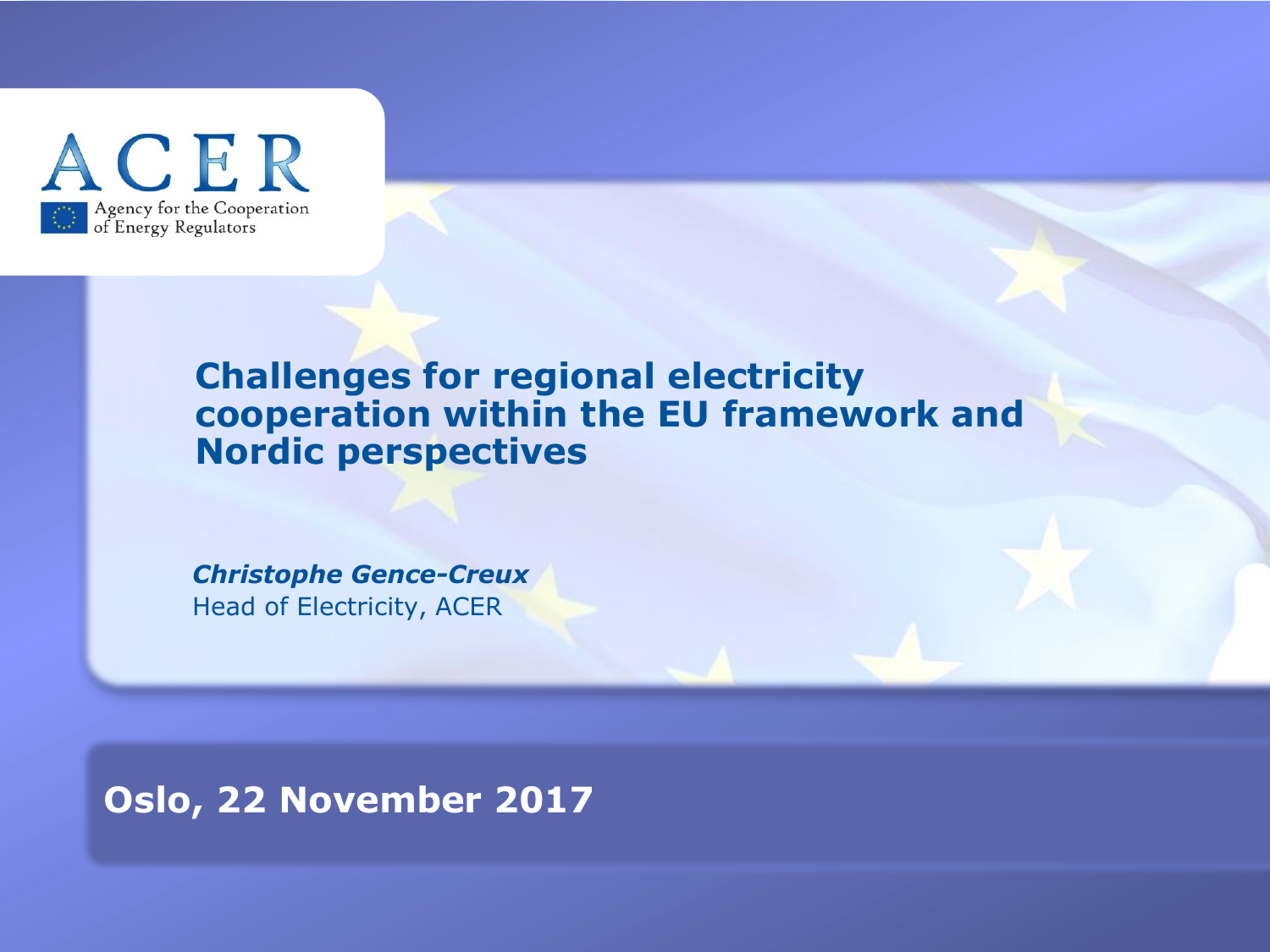

- **DECARDONISATION OF the energy sector** 
	- » By 2030, renewable generation will deliver almost 50% of all electricity produced
	- » Distributed and variable generation
- .Ongoing market integration
	- » More efficient capacity allocation methods
	- » Growing number of interconnectors
	- » Urgent need for a '*paradigm shift*' in the way TSOs/NRAs/MSs consider cross-border capacities

# Is the existing regional cooperation framework really fit for purpose?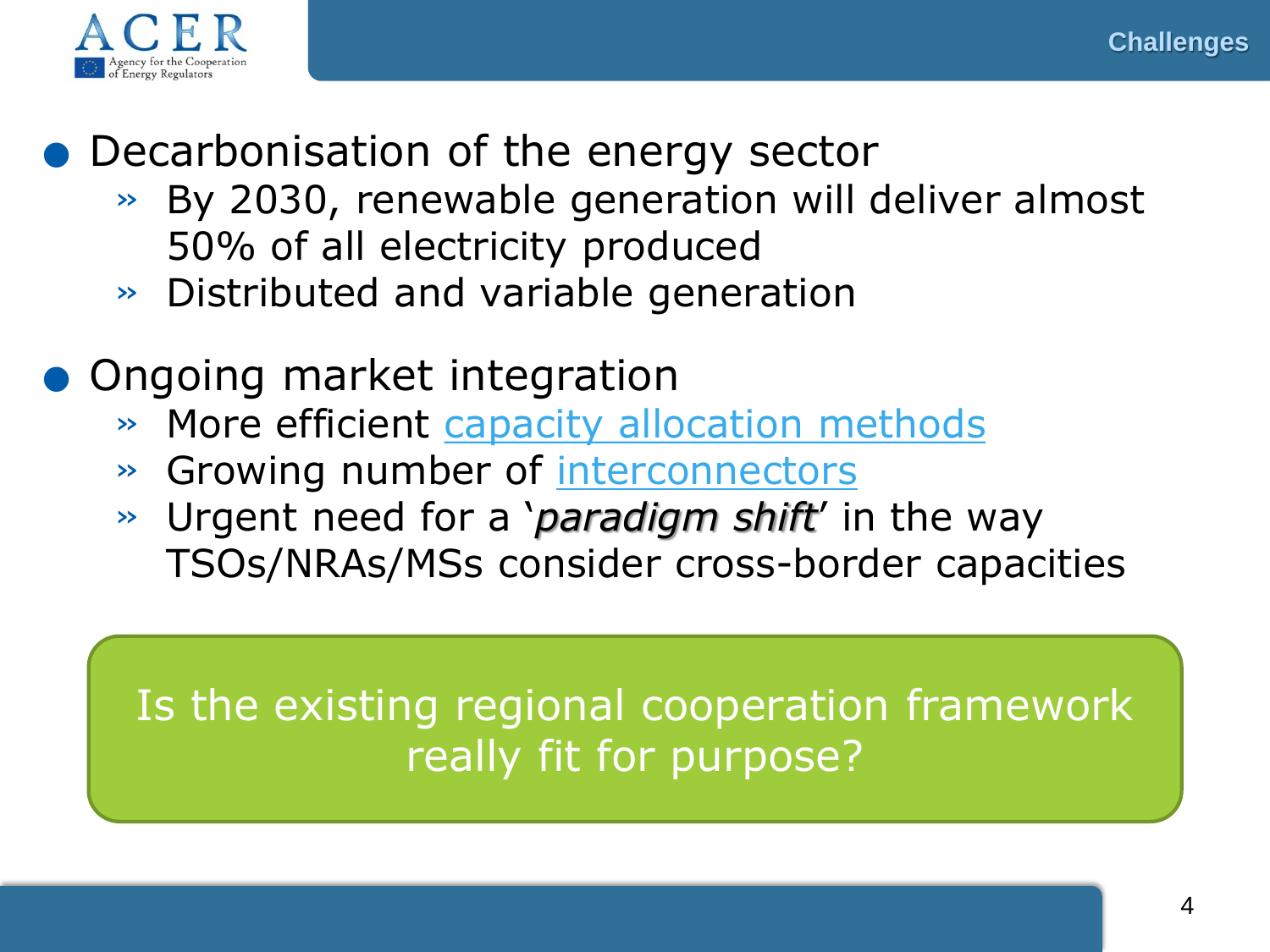

## A large room for improvement **in the level of TSO coordination**

#### **Regional performance based on fulfilment of capacity calculations requirements – 2016 (% - scoring)**



*Source: ACER calculations based on NRAs and ENTSO-E (2017).* 

*Note: Evaluation is based on frequency, coordination, use of CGM and required parameters, and hourly resolution of the applied CC methodology.*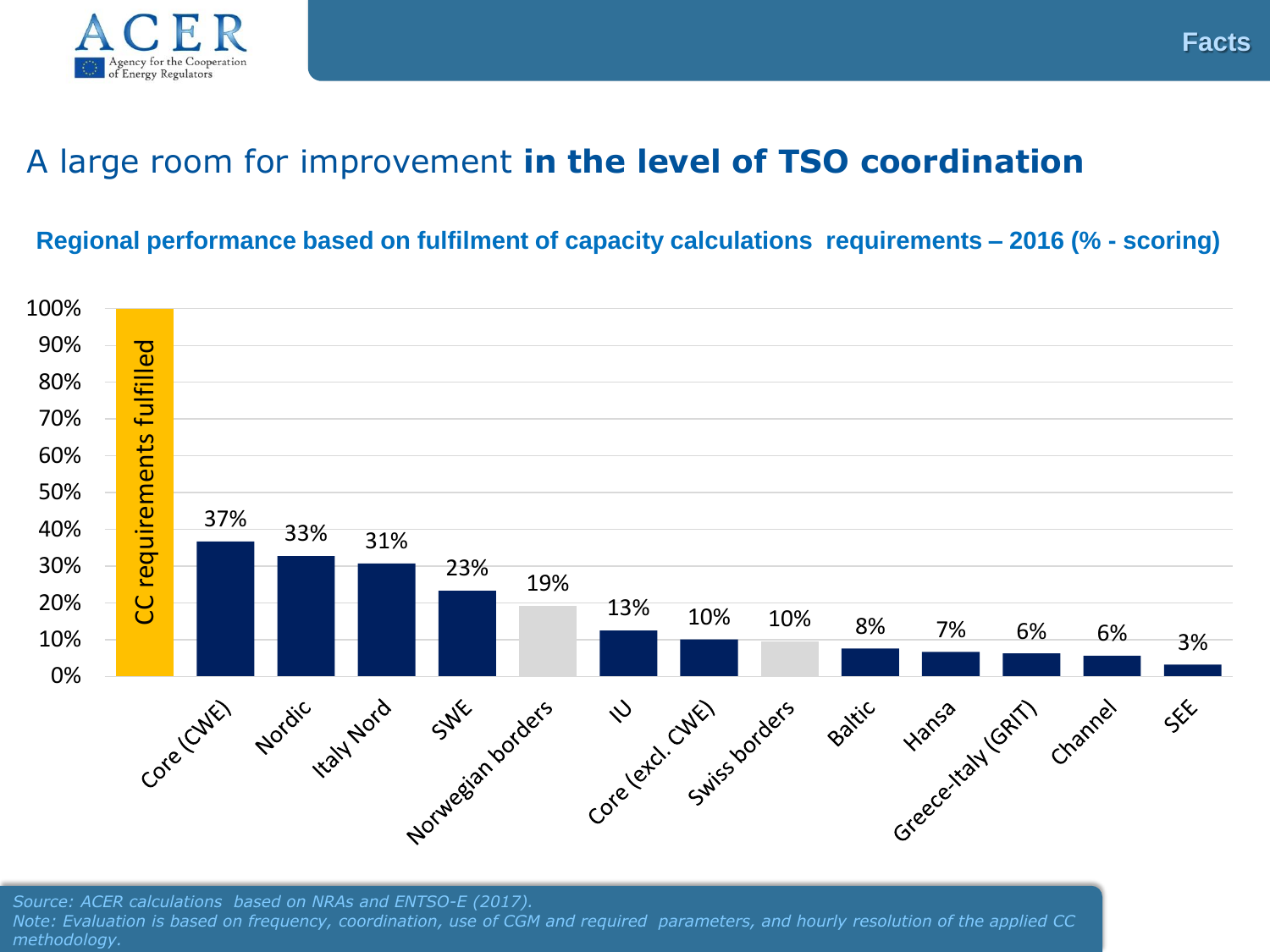

# **Cross-zonal exchanges are discriminated against internal (intra-zonal) ones**

**Illustration on the level of discrimination in the CWE region, where flow-based (FB) capacity calculation applies, in 2016.**

| $1 -$<br>constraints limiting XB trade<br>located? | <b>Where</b> are | the | internal lines | 70% related to | <b>Vs</b> | $30\%$ related to<br><i>interconnectors</i> |  |
|----------------------------------------------------|------------------|-----|----------------|----------------|-----------|---------------------------------------------|--|
|                                                    |                  |     |                |                |           |                                             |  |

**84%** "consumed" by internal exchanges **2- How** is the capacity of critical network elements (CNEs) shared?

**Vs 16%** available for crosszonal exchanges

**Important caveat:** This example in no way means that FB capacity calculation (CC) is more discriminatory than NTC-based CC. Where NTC applies, equivalent data is not available as CC is often more opaque and the scope for discrimination is higher.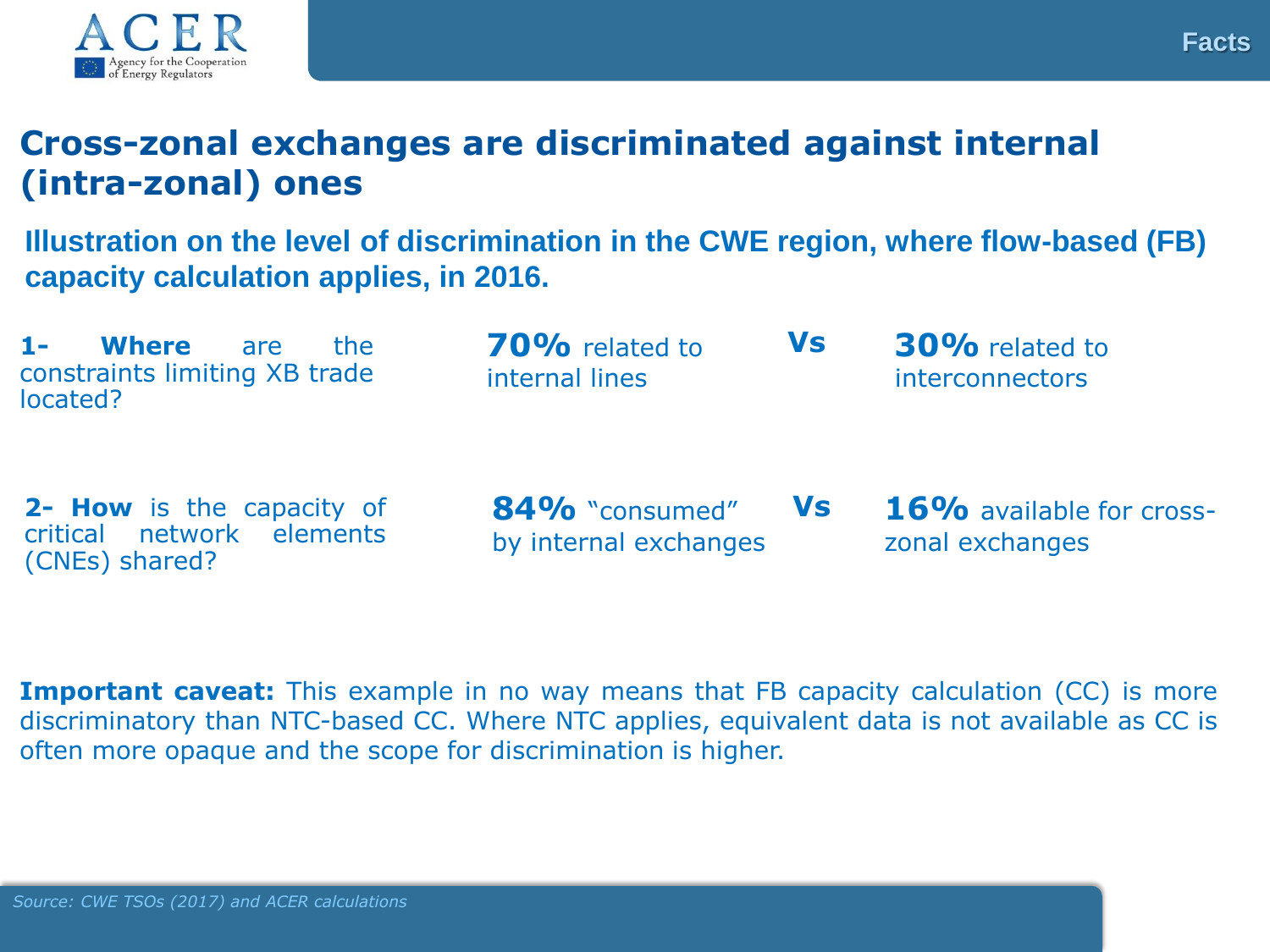

### **Cross-zonal exchanges usually get the 'leftovers' of the (limited) capacity of the network**

**Ratio between available cross-border capacity and the benchmark capacity\* of HVAC interconnectors per region – 2016 (%)**



**Borders with the lowest ratio between tradable capacity (NTC) and benchmark capacity (ranked) – 2016 (%, MW)**

| <b>Border-</b>   | ratio    |       |  |
|------------------|----------|-------|--|
| <b>Direction</b> | NTC/benc |       |  |
|                  |          | hmark |  |
| DE/LU->PL        |          | 0%    |  |
| $CZ->PL$         |          | 1%    |  |
| SK->PL           |          | 2%    |  |
| DE/LU->CZ        |          | 10%   |  |
| $RO->BG$         |          | 10%   |  |
| DK1->DE/LU       |          | 12%   |  |
| $PL->SE-4$       |          | 16%   |  |
| AT > CZ          |          | 28%   |  |
| AT>>CH           |          | 29%   |  |
| DE->CH           |          | 29%   |  |
| PL->LT           |          | 30%   |  |

*Source: ACER calculations based on ENTSO-E and NRAs (2017)*

*Benchmark capacity calculated by ACER as physical capacity less reliability margins and other acceptable reductions*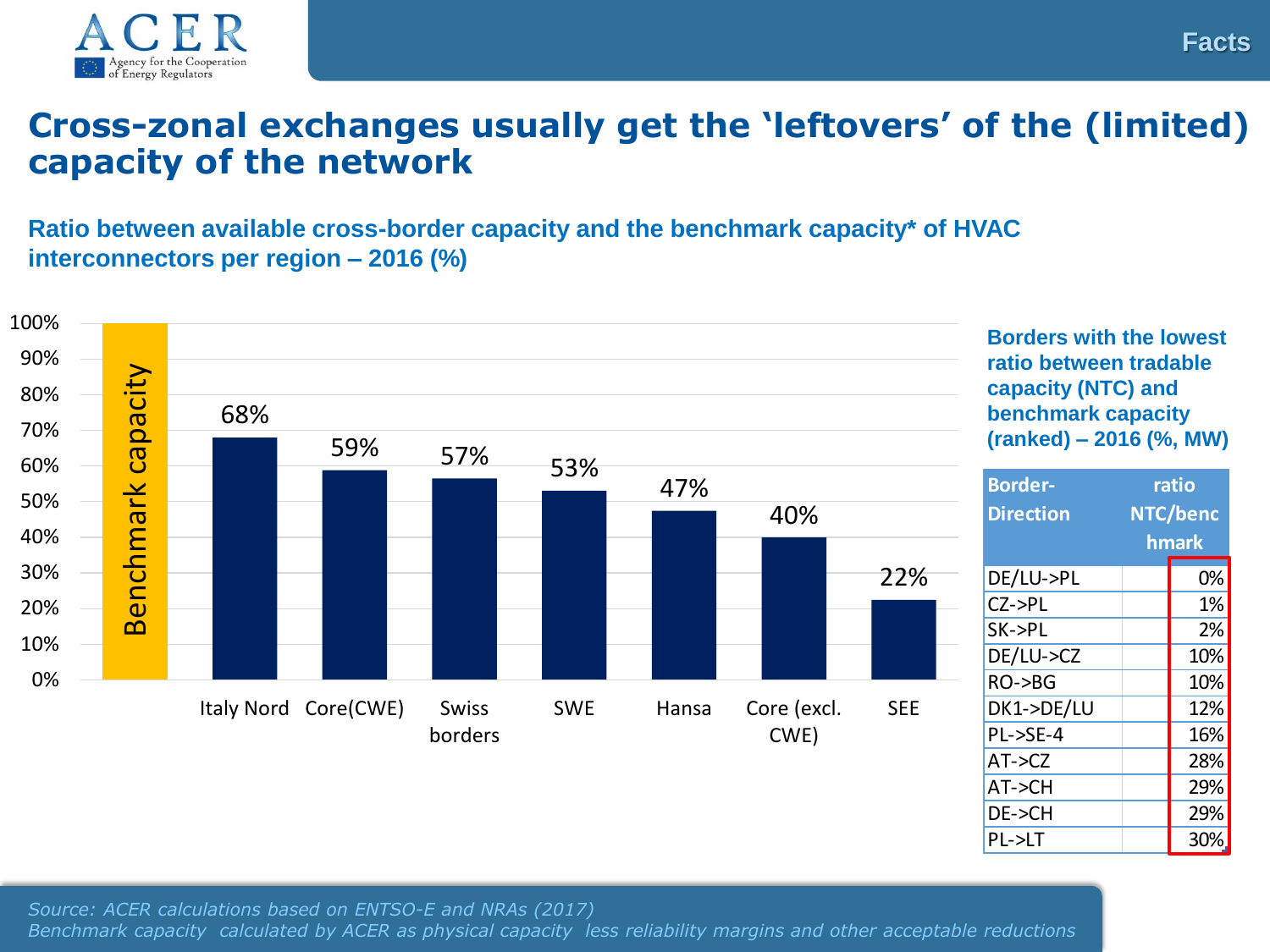

#### **National adequacy assessments ignore or underestimate the contribution of interconnectors to security of supply**

One third of the national adequacy assessments consider the contribution of interconnectors as being zero

#### **Treatment of interconnectors in national generation adequacy assessments in Europe – 2016**



*Source: NRAs (2017).*

*Notes: The information shown in the map is based on the national adequacy assessments used to take a decision on whether to implement a CM or, in countries where such a decision was not considered, on the latest national adequacy assessment. The percentages shown in the table are calculated, for a given country, as the ratio between the average expected net contribution of all interconnectors during scarcity situations and the sum of the average commercial import cross-border capacity. NS means not specified.*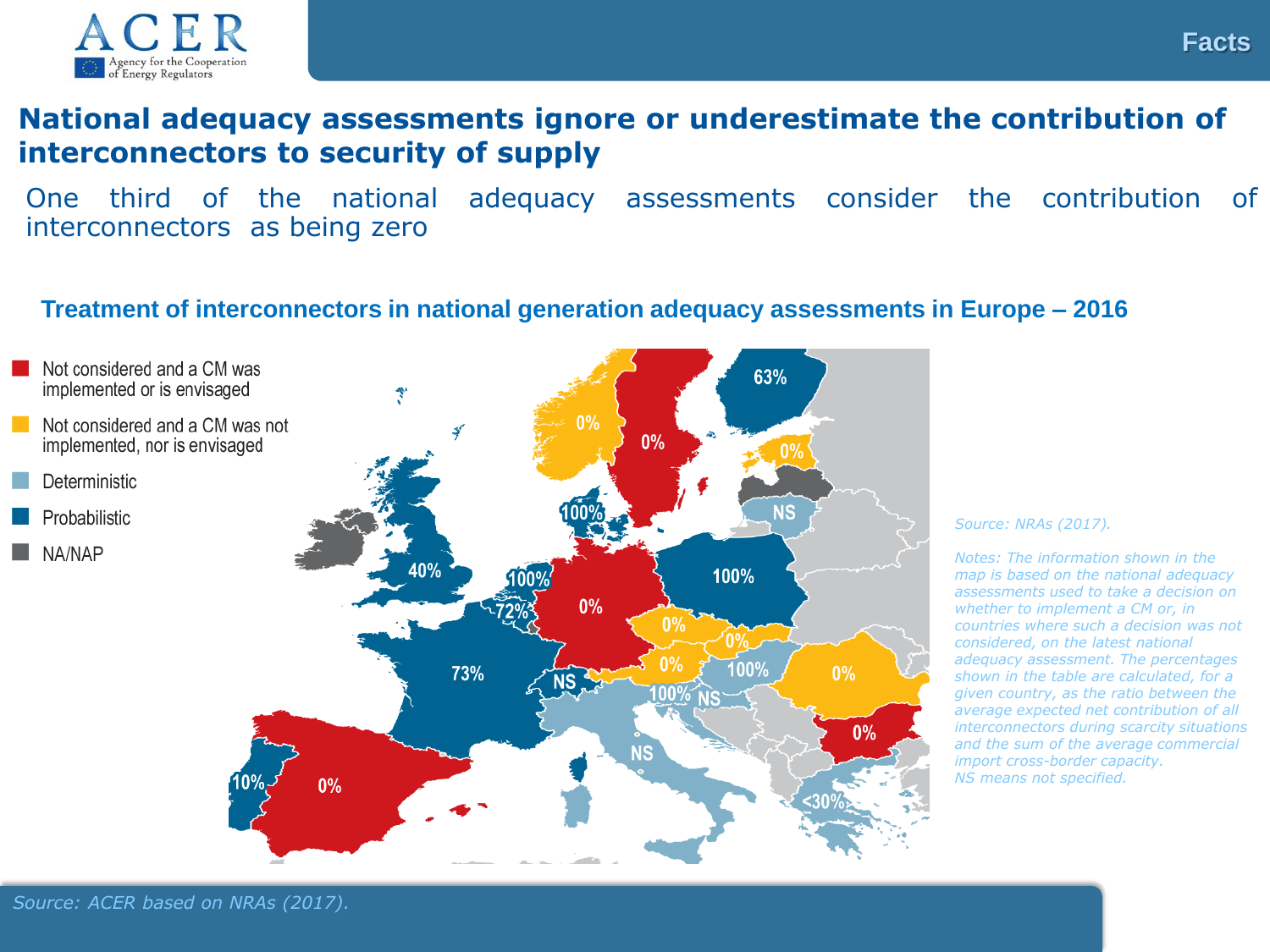

A stronger regulatory framework which fits the ongoing and inevitable European (Regional)isation of the energy sector

 $\rightarrow$  Binding guidance at EU level to deliver ambitious objectives (e.g. in terms of level of cross-border capacities made available to the market)

 $\rightarrow$  Clear mandate for entities operating at regional or EU-wide level to deliver these objectives

# $\rightarrow$  Appropriate regulatory oversight:

- » *clear responsibility assigned to ACER*
- » *binding decisions to ensure compliance of these entities with the objectives and the provisions in the Electricity Directive and Regulation and the Network Codes and Guidelines*
- » *clear enforcement powers (NRAs to impose fines and penalties to ensure enforcement of the Agency's decisions)*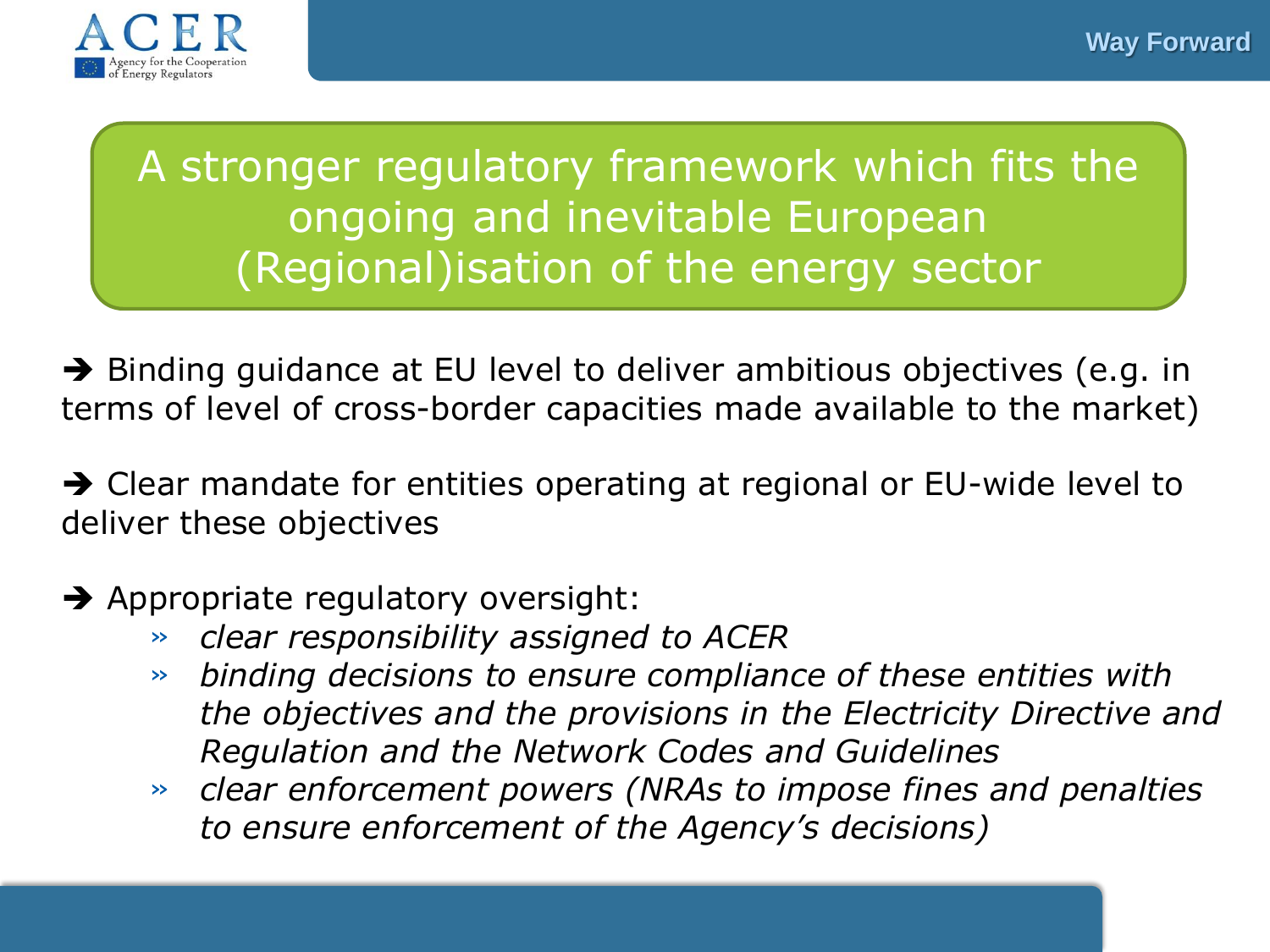

# Thank you for **Trank you**<br>Dur attent **Thank you for your attention!**

www.acer.europa.eu